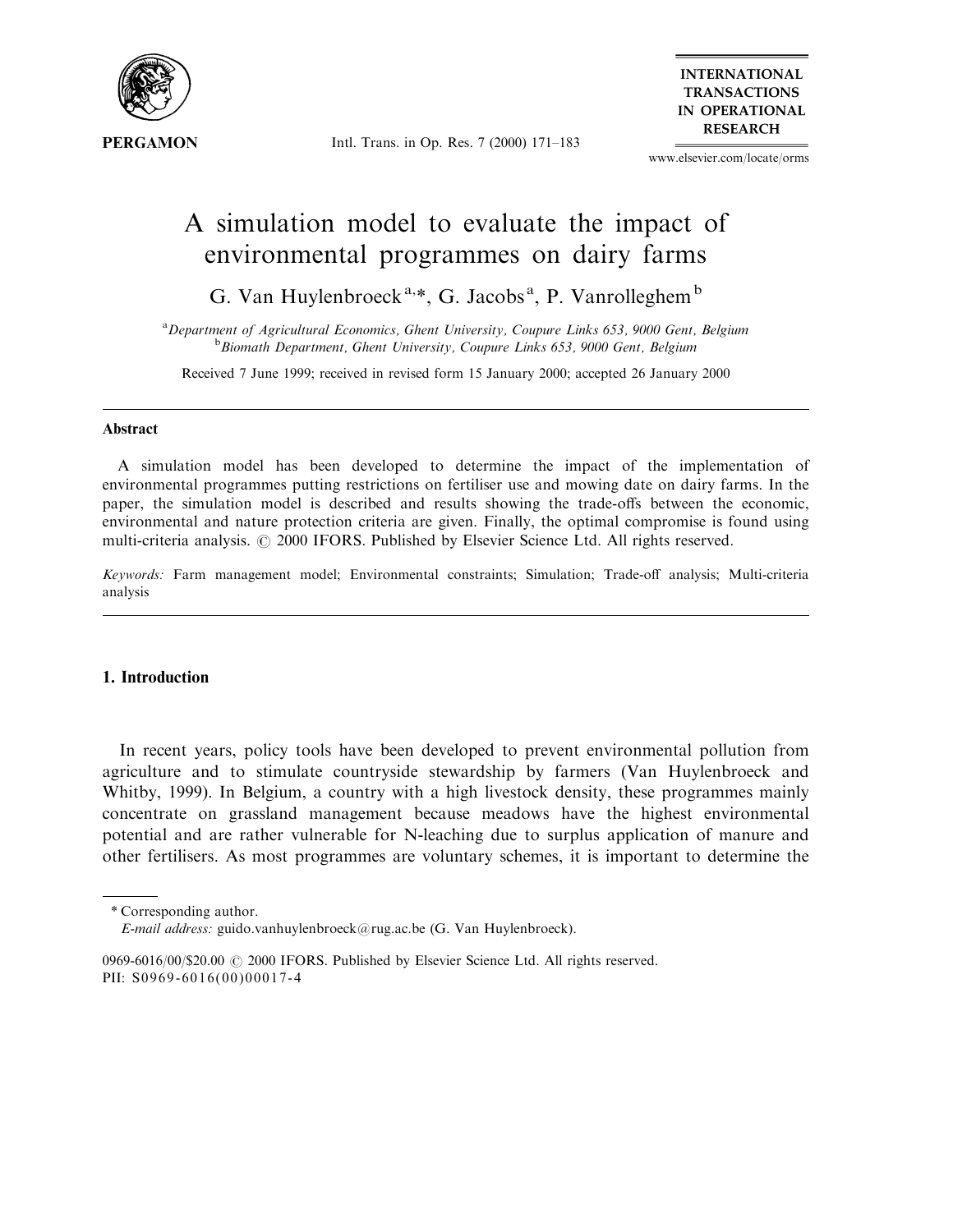trade-off between the expected economic losses (and thus necessary incentives for farmers) and environmental benefits.

Consequently, a decision support model has been developed to calculate the economic and environmental effects of the implementation of environmental programmes on dairy farms. The aim of the model is to simulate the effects of these programmes on the production, management and economic results of the farms. Although in literature a number of applications with mathematical programming can be found (Berentsen and Giessen, 1995; Paccini et al., 1998), for this application a dynamic simulation model is preferred as this allows to better describe and model the rather complex internal relationships on dairy farms. Simulation also allows a better presentation of real decision situations than optimisation models as such.

In Section 2, the general model structure and the most important modules are described, followed by a validation of the model in Section 3. Section 4 illustrates the use of the model with applications for a standard Flemish dairy farm, while in Section 5 the model is extended with a multicriteria tool that allows the comparison of scenarios.

Based on a number of input data describing the simulated farm and the environmental programme, the model first determines the feed requirements of cattle as well as the feed production on the farm. This results in three indicators: the farm income as an indicator of the economic performance of the farm, the nitrogen surplus as an indicator of the environmental pollution by the farm and the land necessary to maintain the production level as an indicator of the land available for nature protection. As will be shown, the model can not only be used to determine the trade-off between the economic losses and environmental pollution, but also to evaluate the possible impact of nature protection programmes requiring late mowing and low nitrogen input on (part) of the farm land. This allows to study the trade-off between the nature protection and environmental objectives because farmers accepting nature protection constraints on part of their land will normally try to intensify the rest of their area.

## 2. The dynamic simulation model

As indicated in Section 1, a dynamic simulation model is preferred to a mathematical programming model to analyse the influence of restrictions on the dairy farm because of the complex relationships between on the one hand the feed production and on the other hand the feed requirements of the cattle. This relationship contains a dynamic component as both grass growth and feed requirements are function of time. The grass growth is not only function of inputs such as nitrogen, but also of the moment of application of the fertilisers, the moment of harvest and the season of the year (grass growth is e.g. higher in spring than in summer or autumn). The feed requirements of cattle are depending on their weight and for dairy cows of the milk yield, factors which are fluctuating in function of age and calving date. Hence, a dynamic model has been developed allowing to follow the situation on the farm day by day. The model simulates the grass growth and feed requirements for a whole calendar year and makes for each day the balance between supply and demand of feed. In the case of a grass surplus, this surplus is mowed while in the case of a shortage maize or compound feed is supplemented. An extra difficulty, that requires a feedback loop in the model, is that weight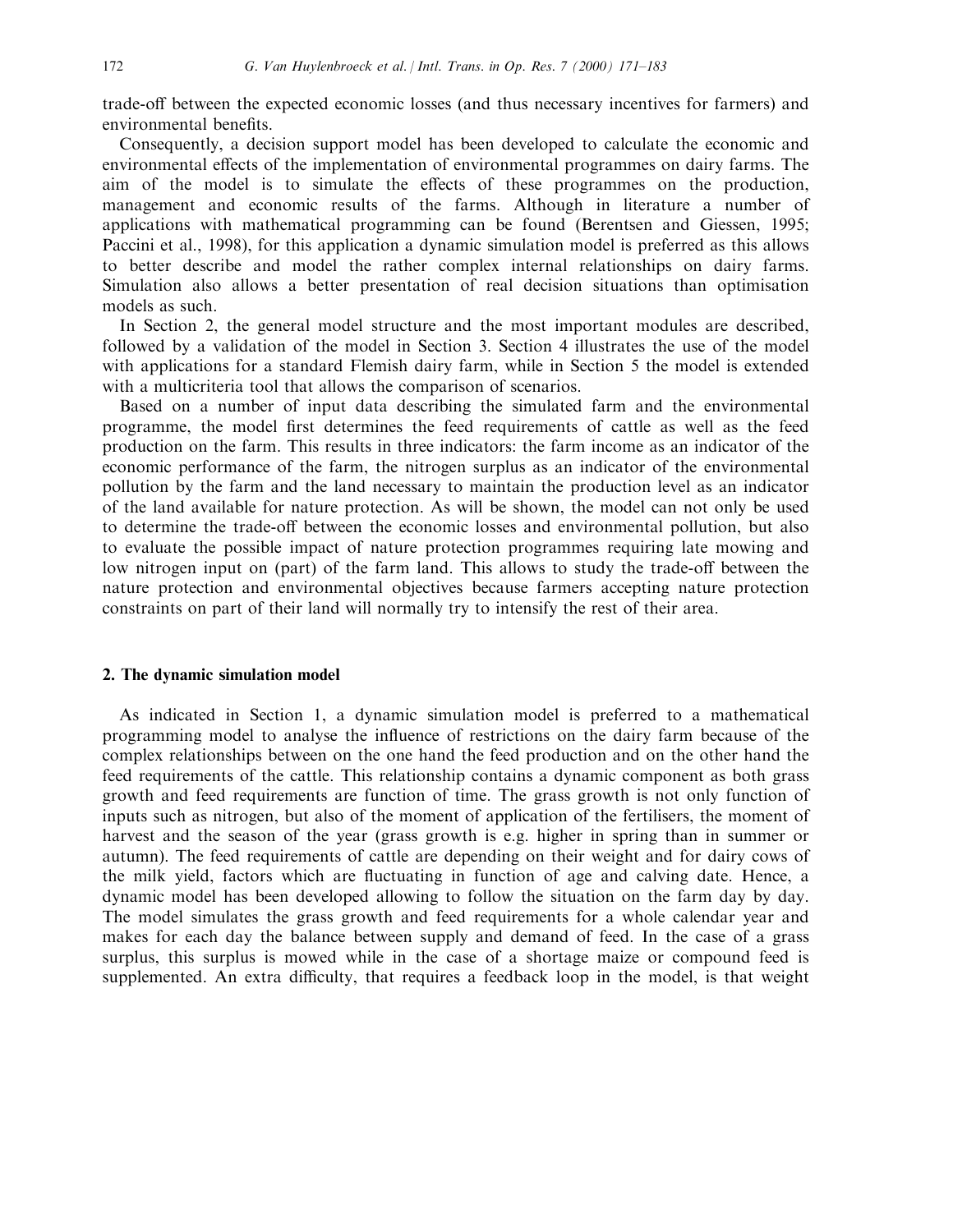gain and milk yield of the cattle are also function of the feed availability (in quantity and quality), factor which is on its turn influenced by the fertiliser input.

The model structure is given in Fig. 1 and consists of five modules which are shortly described hereafter. In the input module (which is developed within a graphical user interface) the user has to submit the data about the farm (available area, number of parcels, herd structure, production level of different groups of cattle) as well as about the farm management system (fertilisation, feeding and grazing strategy) and optionally, the management constraints on certain parcels. The user can choose between a very detailed input per animal and parcel, allowing to simulate individual farms, or a more general input per group of animals and parcels with similar characteristics.

#### 2.1. Feed requirement module

Based on the input of production characteristics, this module calculates for each individual animal (or group of similar animals) the uptake capacity as well as energy and protein



Fig. 1. Schematic representation of the simulation model.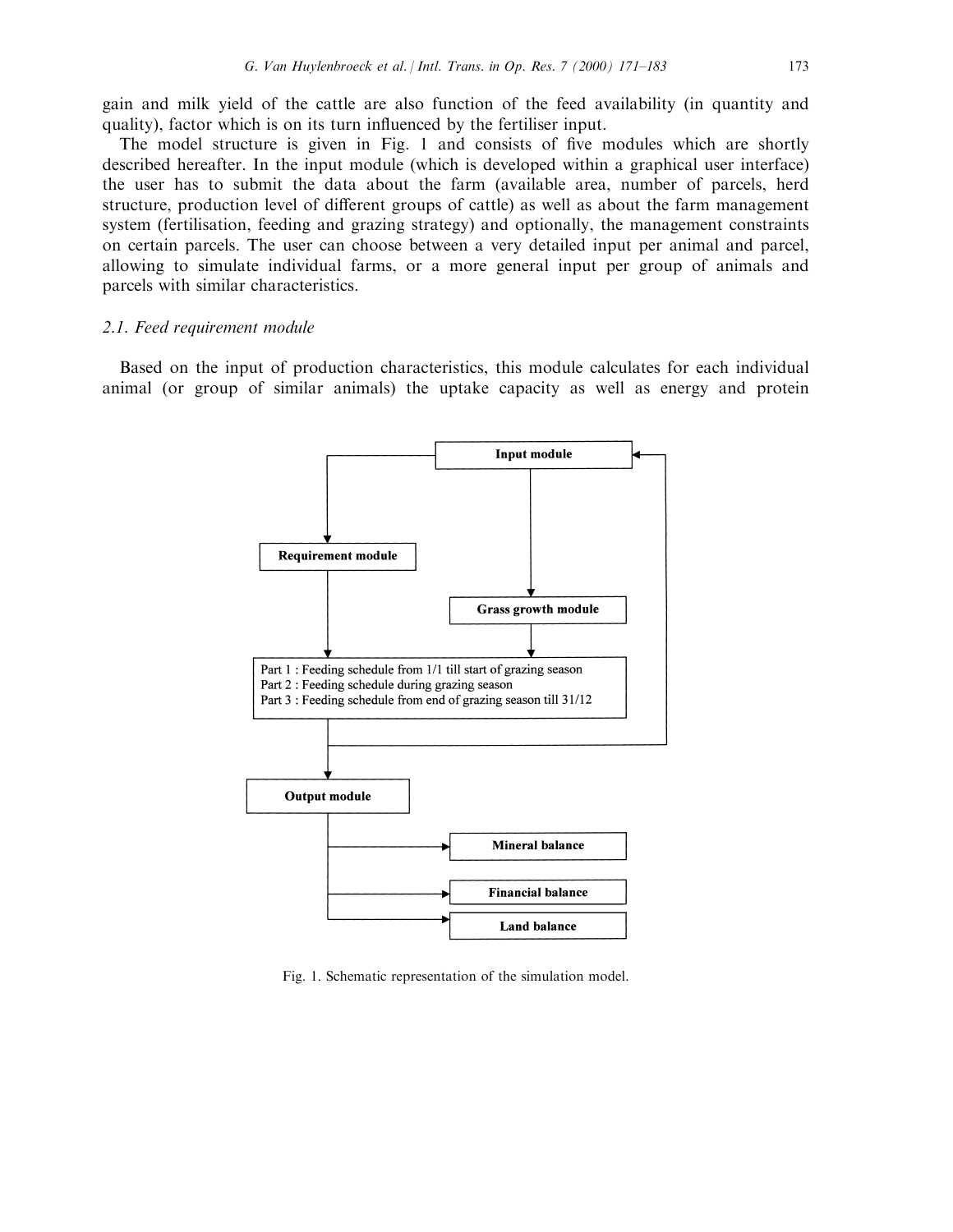requirements. For the dairy cows this calculation is based on the equation given by Wood (1967) that takes into account the requirements for dairy production, growth, maintenance and reproduction (Mandersloot and van der Meulen, 1991). The model of Van Arendonk (1985) is used to reproduce the daily protein and fat content on the basis of average lactation characteristics, while the weight variation due to lactation and pregnancy is described with the model of Korver et al. (1985). For the calculations of protein requirements the Dutch DVEsystem (see CVB, 1996 or Berentsen, 1999) is applied. The energy requirement as well as the uptake capacity of the cattle are calculated applying algorithms described in Jarrige (1988). This French system has the advantage of simulating more correctly the influence of quality differences due to late mowing or lower N-use than the Dutch system.

#### 2.2. Grass growth module

The grass growth module is crucial for the simulation of the influence of environmental constraints on dairy farms as it is at this level that most restrictions such as reduced fertilisation or late mowing have a direct impact. To simulate the influences at parcel level an empirical model fitted on the basis of observed data at field level is preferred to a mechanistic model simulating the influences of solar energy and rainfall at crop level. Basis for modelling the grass growth is the dynamic logistic model of Thornley and Johnson (1990, p. 78).

$$
\frac{\mathrm{d}W}{\mathrm{d}t} = \mathrm{RGR}_{\mathrm{max}}W - \frac{\mathrm{RGR}_{\mathrm{max}}W^2}{W_{\mathrm{max}}}
$$

In the above equation, W is the grass yield (in kg ha<sup>-1</sup>), RGR<sub>max</sub> is the maximum relative growth per day (kg day<sup>-1</sup>),  $W_{\text{max}}$  is the maximum attainable grass yield, and t is the time.

After transformation of  $RGR<sub>max</sub>$  and substituting  $t<sub>maxGR</sub>$ , the day that the maximum growth rate is reached, by a quadratic function of  $t_{start}$  and the N-input, to capture the influence of the starting date of the growing season and the N-fertilisation, the following non-linear algebraic equation is obtained from the original differential equation:

$$
W = \frac{4(C_1 + C_2N + C_3N^2)}{(C_4 + C_5t_{\text{STAT}} + C_6t_{\text{STAT}}^2)}1 + e^{(C_4 + C_5t_{\text{START}} + C_6t_{\text{START}}^2)((C_7 + C_8t_{\text{START}} + C_9t_{\text{START}}^2) - t)}
$$

in which  $C_1-C_9$  are coefficients to be estimated from the data,  $t_{start}$  the day the growing season starts,  $N$  the units of applied nitrogen in kg and  $t$  the observed calendar day.

Using the maximum likelihood method, method that has been preferred to other methods such as the Ordinar Least Square method because of the high number of parameters, the model has been fitted on the basis of experimental data obtained from Behaeghe (1979) and Asijee (1993) for normal growth conditions and from Nevens and Reheul (1998) for the grass growth under management constraints.

The resulting model permits to simulate the daily grass growth under Flemish weather conditions in function of the N-fertilisation, the N-application date, the mowing date and a possible delay in the growth due to seasonal and other factors. An example is given in Fig. 2. The module not only calculates the quantitative impact (expressed in dry matter production per hectare) of different management decisions, but also their impact on the quality of the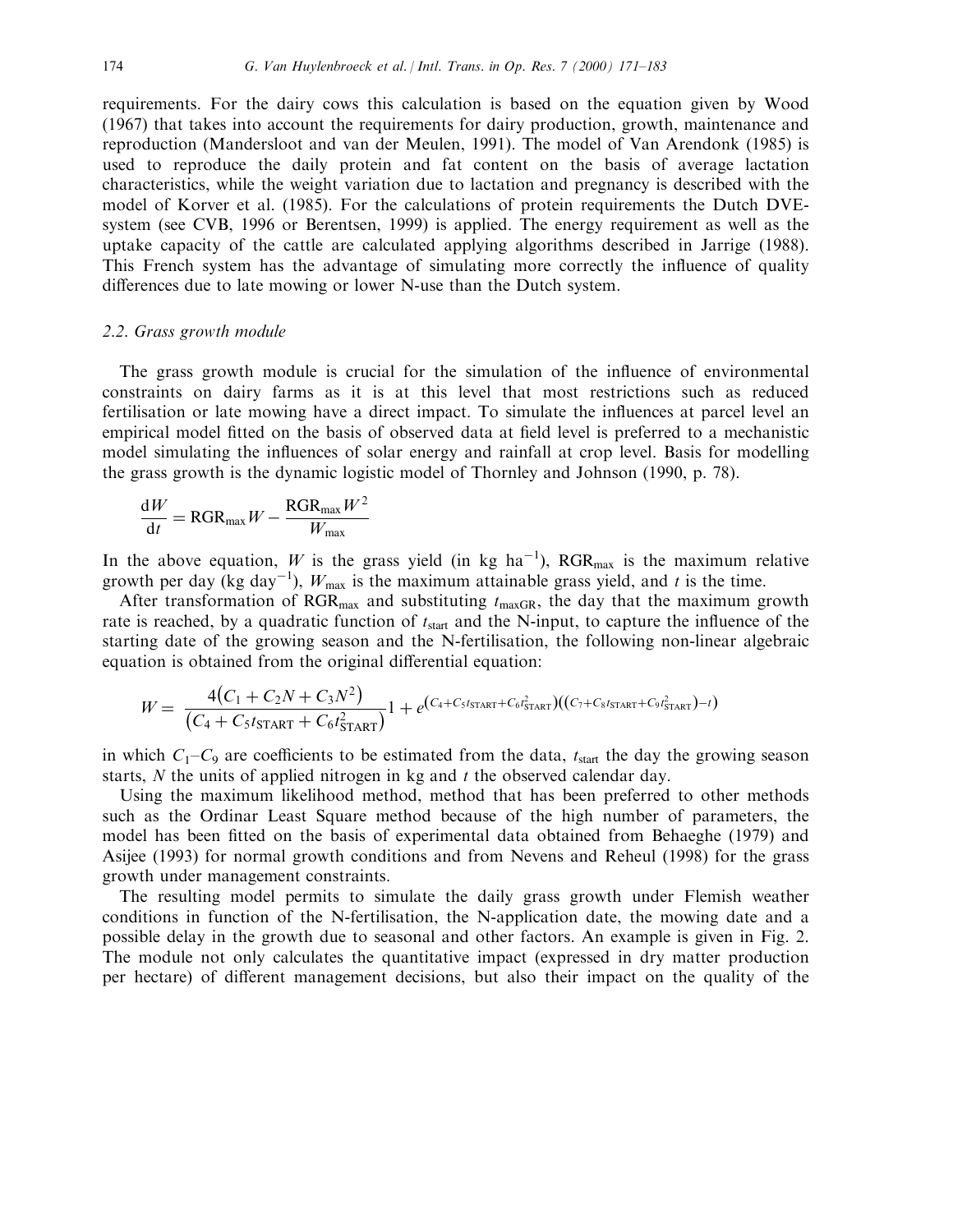grass (expressed by protein and energy content) as well as the influence on uptake. Differences in uptake can, for instance, be due to differences in the taste of grass of different quality or age.

### 2.3. Central module

In the central module of the model the requirements of the cattle are compared with the supply of feed, taking into account the feed, strategy applied by the farmer and the quality of available nutrients. For the winter period, when the cows remain in the cowsheds, the optimal mix between roughage, maize and compound feed is calculated. With the help of a linear programming module the least cost composition fulfilling the energy and protein requirements is determined.

For the grazing period, the central module is optimising the grassland management by determining the area required to satisfy the feed requirements of all animals present (taking into account both herd size and composition). In Fig. 3, such a simulated grassland management calendar is illustrated. The grassland management can change in function of the applied fertilisation, feeding strategy (amount of maize or compound feed given), the rotation period, etc. To be sure that a certain management is possible an intelligent feedback module is incorporated that adapts the results in function of the feasibility of certain internal simulated decisions (such as required N-application or mowing date). This means that when a certain management is calculated to be infeasible, the values of the initial parameters are stepwise adapted until a feasible solution is reached.

#### 2.4. Output module

In the output module, results of the different modules as well as overall results at farm level can be generated. The three main outputs are the financial balance, the mineral balance



Day of the year

Fig. 2. Simulation of growth curves with different mowing dates.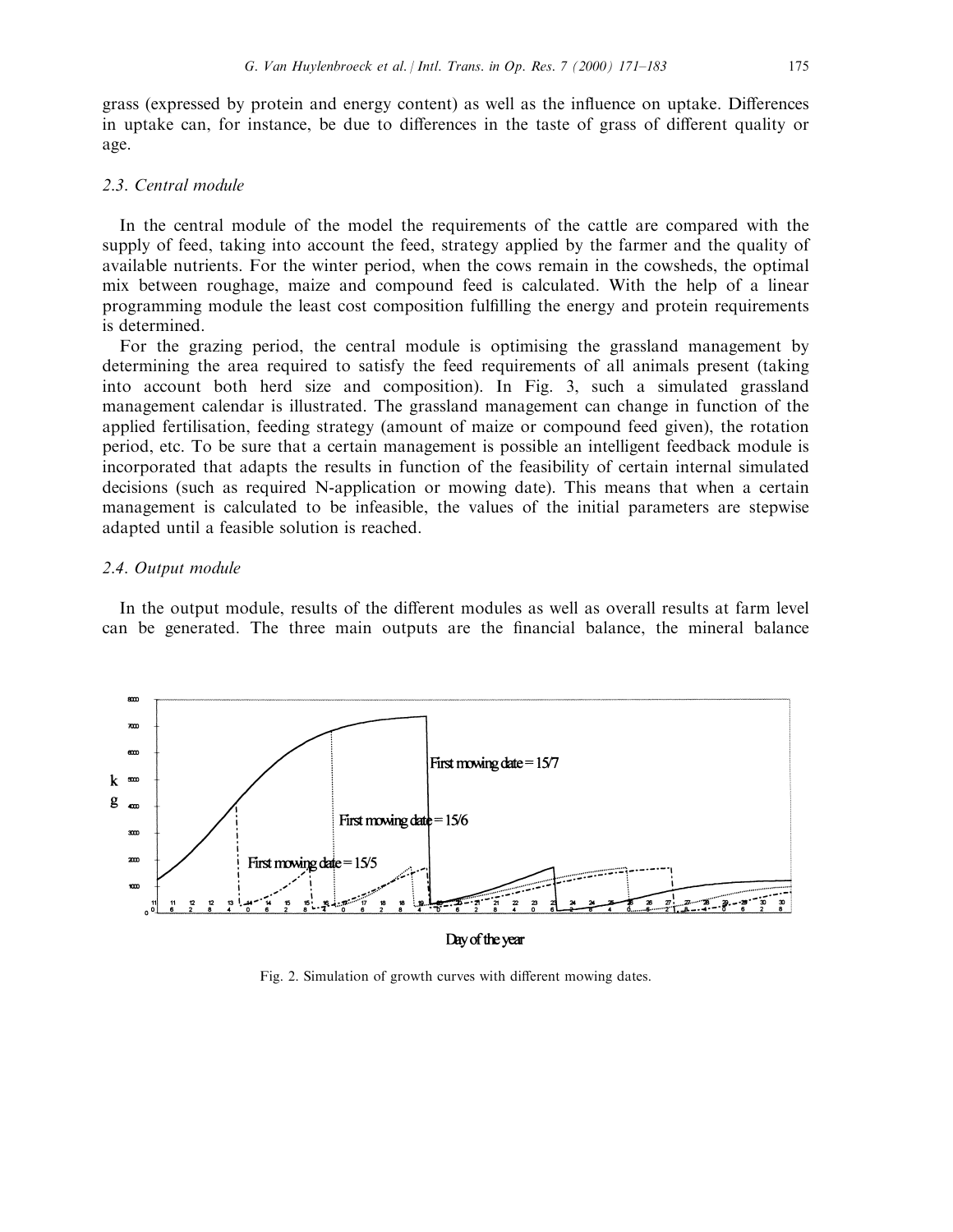

Fig. 3. Simulated grazing and mowing calendar (grey = grazing; black = mowing, deelperceel = an area of 1 ha).

(mainly for nitrogen) and the area requirement of the farm under the environmental constraints considered. Depending on the system boundaries, these balances can be calculated at cow, field or farm level as illustrated for the nitrogen balance in Fig. 4. As the output also distinguishes between the area with and without nature protection constraints, the trade-offs between farm economic, environmental and nature protection objectives can be calculated as will be illustrated in Section 4.

# 2.5. Model validation

The definition of validation is to study whether a model is a good representation of the system analysed. However, a validated model is never to be considered as a perfect model as the only perfect model is the reality itself (Kleijnen, 1995). The feed requirement and uptake module are based on an already validated model developed by Jarrige (1988). The grass growth



Fig. 4. N-flows at cow, parcel and farm level.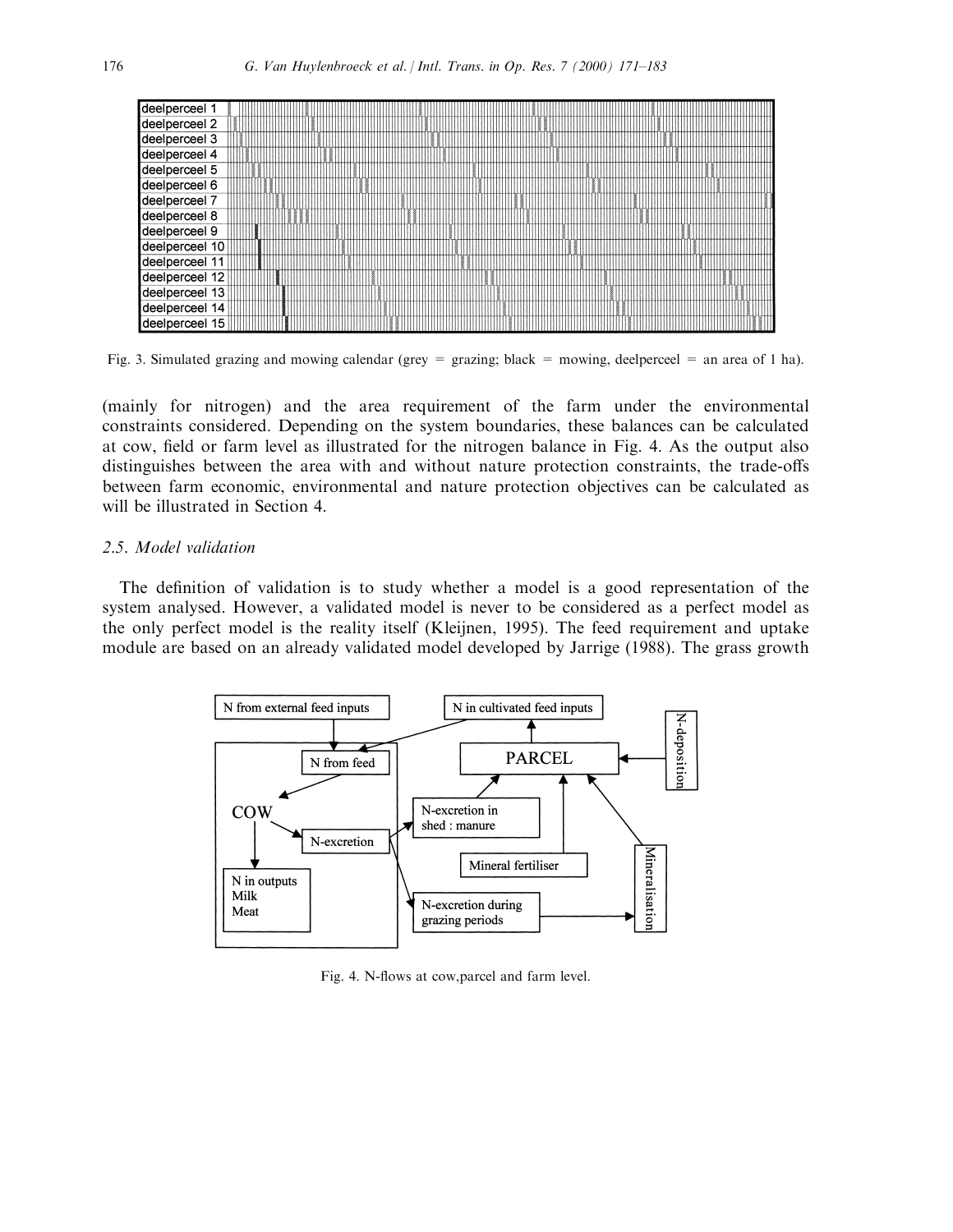

Fig. 5. Simulated and realised dry matter output for experimental grass plots.

module has been validated with field data. In Fig. 5, the simulated results from the non linear grass growth equation are plotted against experimental data obtained in field experiments. As can be derived the correspondence between field and simulated results is satisfactory as the plotted points are located near the  $45^{\circ}$  axis. Regression coefficients between 0.85 and 0.95 (depending on the year) allow to conclude that the model is sufficiently valid.

At farm level the model has been validated by comparing for five farms the model results with their real performances. In Table 1 the main indicators are compared. These results reveal that the production results (in ton milk per hectare) simulated are slightly higher while the compound feed and nitrogen input are somewhat lower than in practice. This is normal as in the model some optimisation is performed with regard to input use. But the fact that the differences are not too high and can be explained, leads to the conclusion that also at farm level the performance of the model is quite acceptable and that its use for comparing management strategies under different conditions is allowed.

Table 1 Comparison of simulated and observed results on five farms

| Criterion                                       | Farm1 | Sim1 |      |      | Farm2 Sim2 Farm3 Sim3 Farm4 |      |      | Sim4 | Farm5 Sim5 |      |
|-------------------------------------------------|-------|------|------|------|-----------------------------|------|------|------|------------|------|
| Ton milk $ha^{-1}$                              | 15.9  | 16.9 | 13.9 | 14.1 | 20.0                        | 20.1 | 11.4 | 12.5 | 8.5        | 8.5  |
| N from compound feed (kg)                       | 3888  | 3143 | 2495 | 1653 | 3191                        | 2911 | 5087 | 3062 | 3403       | 1462 |
| N from mineral fertiliser (kg $ha^{-1}$ )       | 81    | 90   | 165  | 165  | 146                         | 118  | 131  | 72   | 182        | 133  |
| N in output (kg ha <sup><math>-1</math></sup> ) | 110   | 106  | 180  | 181  | 136                         | 142  | 74   | 82   | 54         | 57   |
| N-surplus (kg ha <sup>-1</sup> )                | 230   | 217  | 207  | 167  | 311                         | 262  | 283  | 194  | 295        | 189  |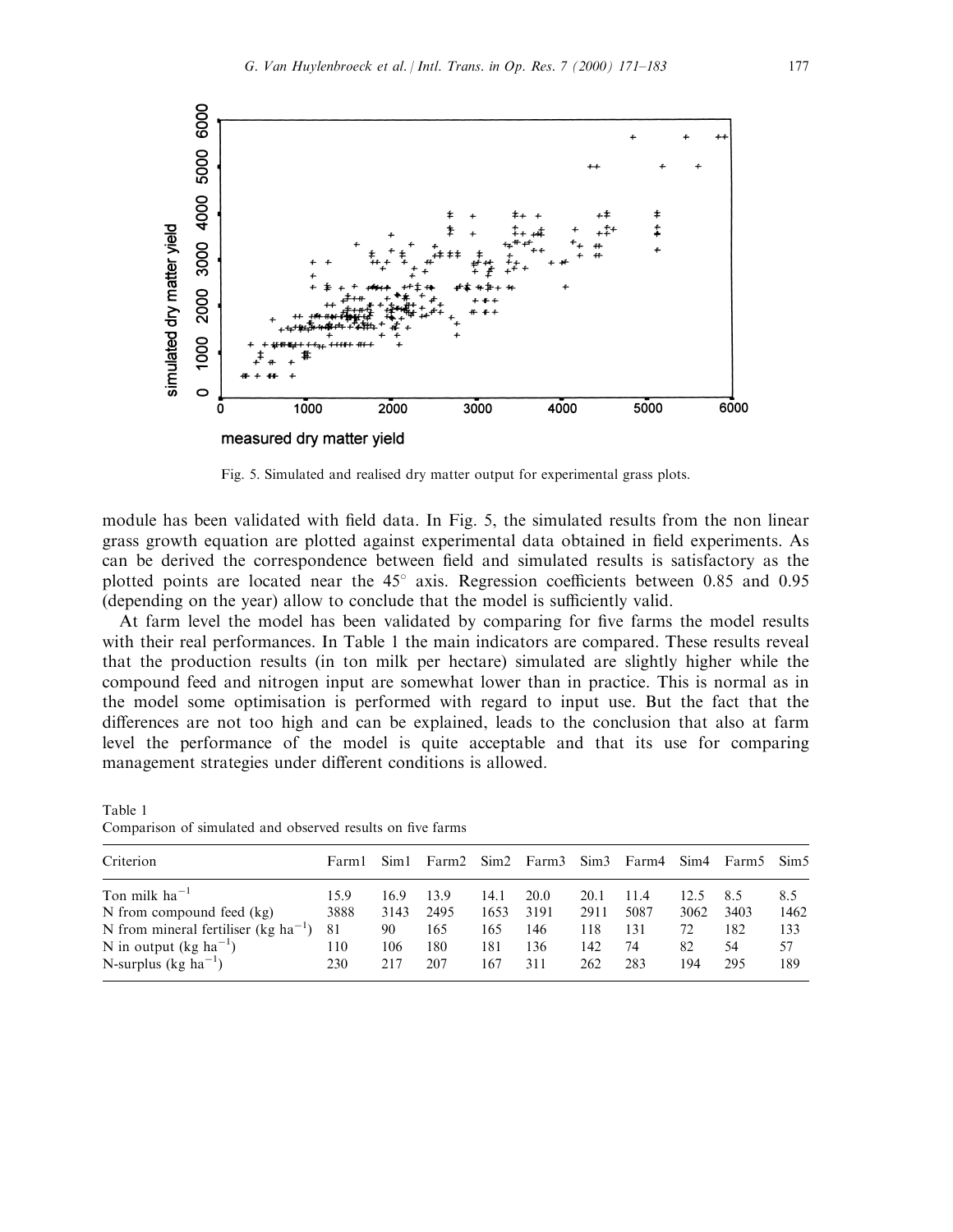#### 3. Results

To analyse the influence of environmental constraints the model has been applied to an average Flemish farm holding 42 cows, 23 units of young stock and with an dairy production of  $6800$  l in the first lactation and  $7500$  l from the second lactation on. For this typical farm the economic results, the nitrogen balance and the area under nature protection were calculated for different conditions.

Fig. 6 illustrates the effect of a restriction on the N-input. The figure indicates that restrictions down to about 280 kg N on pastures and 440 kg N on 100% mowed grassland do not cause high income decreases per hectare, but are able to considerably reduce the N-surplus. Further constraints, however, cause high income losses per hectare and require sinificantly more area to maintain the output level of the farm. This result is already a first indication that the simulation model can support the setting of environmental standards by calculating the trade-offs between economic losses, reduction of environmental surplus and increase in area necessary to maintain production levels.

A second example of the use of the simulation model is given in Fig. 7 where the influence of the production per cow is simulated. This figure indicates that an increase in the production per cow leads to an increase in the nitrogen surplus per hectare. On the other hand, the area necessary to produce the same output decreases considerably and also the N-surplus per 1000 l of milk. This shows that in practice a trade-off exists between maintaining a basic environmental quality (N-surplus per hectare) and nature protection objectives effects (the less possible land under production).

A third example of the possibilities to apply the simulation model is provided in Fig. 8 where the influence is illustrated the percentage of maize in the cattle feed ration has on the nitrogen and land balance. Accounting results at farm level do not allow to find a clear difference between farms with different percentages of maize in the cultivated area. The simulation model is able to reveal the reasons behind this because with the model a distinction can be made between maize in the summer ration (when cattle is grazing) and winter ration (when cattle is in the shed). During the summer period a higher amount of maize results in higher N-surpluses per hectare due to the lower protein content of maize that has to be



Fig. 6. Trade-off between farm income (BEF  $Ha^{-1}$ ), N-surplus (kg ha<sup>-1</sup>) and required land area to maintain production level (ha) in function of the N-level per hectare.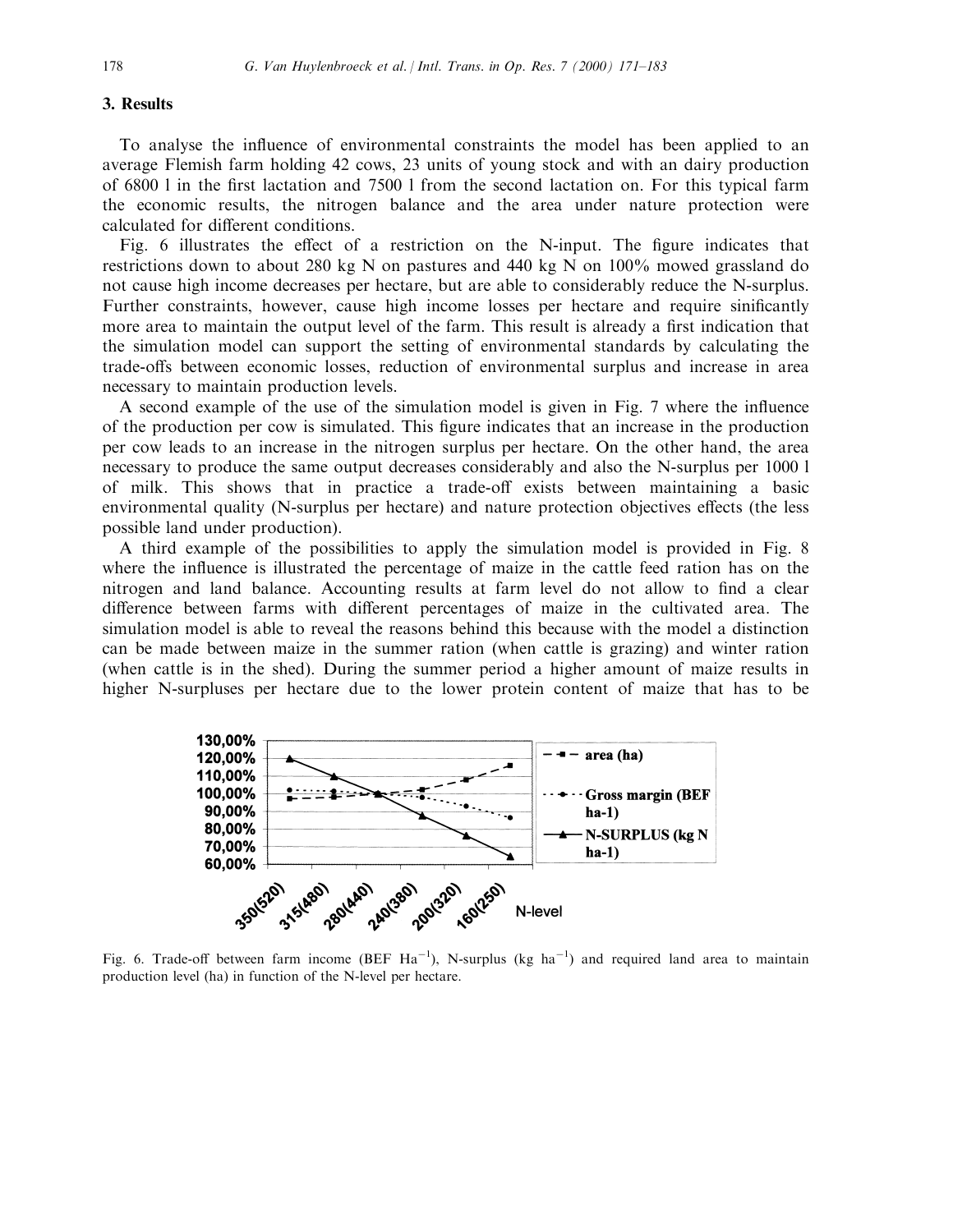

Fig. 7. Influence of yield level per cow on farm income, N-surplus per hectare and per litre and on required area.

compensated with compound feed. This has a negative influence on the N-balance. Further, the lower N-excretion coefficient of maize results in a lower manure excretion during the grazing season and thus in higher mineral N-fertilisation requirements of the grassland. Because the necessary area decreases, the overall economic result per hectare remains the same. In winter time, the simulation of increased levels of maize results in an opposite picture due to the higher uptake of maize and its higher energy content in comparison with roughage. Although also in this case more compound feed is needed, this is compensated by the lower N-requirement of maize in comparison with grassland.



Fig. 8. Influence of maize in the feed ration in summer and winter time on the N-surplus.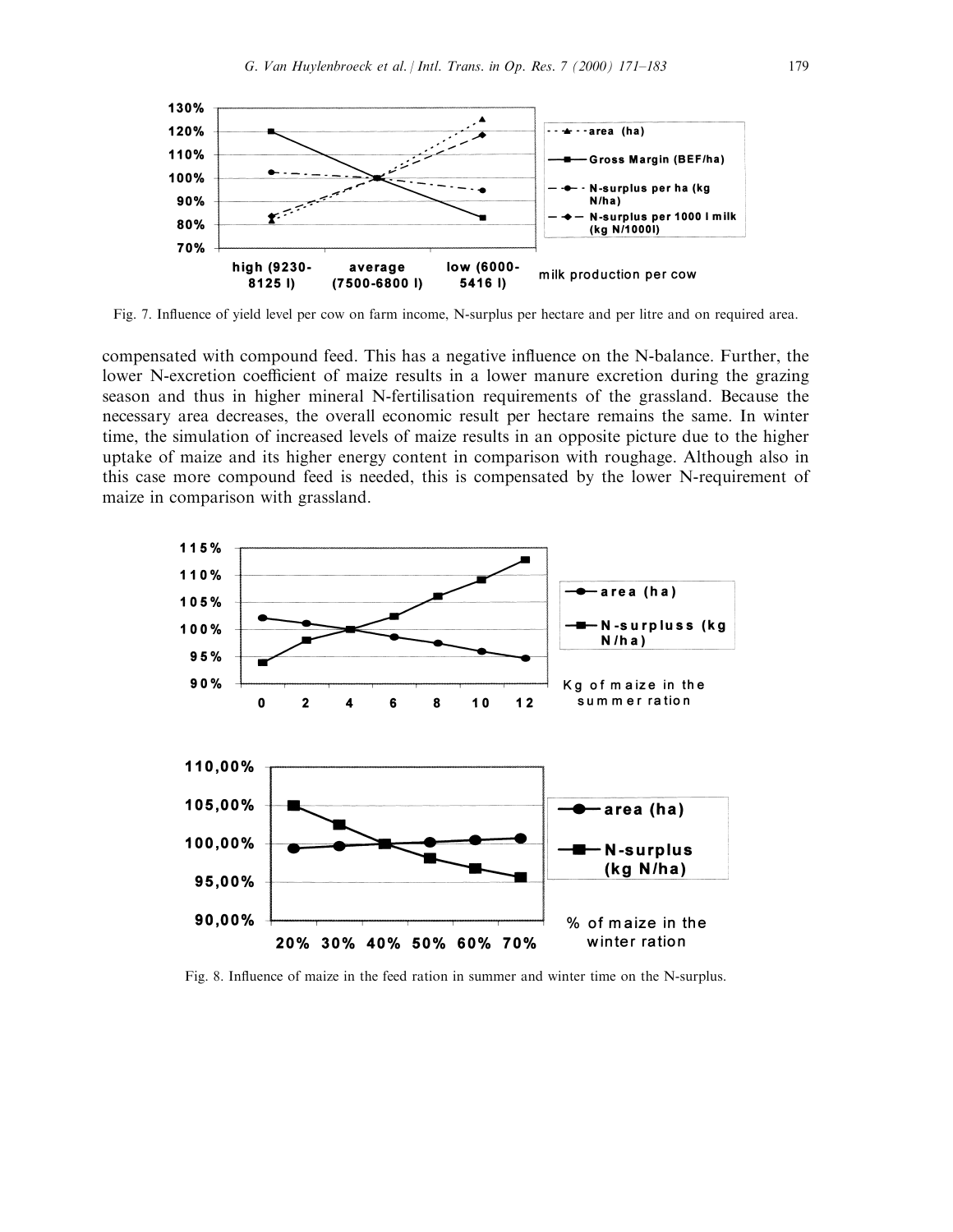Finally, the simulation model can also be used to calculate the economic losses caused by extra nature protection restrictions (such as extremely low N-levels or late mowing). Fig. 9 indicates that the effect depends on the intensity of farming. On less intensive farms, restrictions can better be introduced because of the possibility of intensification on other parcels. The figure indicates that a nature protection policy will not necessarily lead to better environmental performance of farms because to maintain their production level, farms will intensify the management of crops on fields not falling in the nature protection area.

#### 4. Identifying the best compromise

To identify the best compromise solution, a support tool based on multi-criteria analysis has been added to the simulation programme. The best compromise can be defined as the solution closest to the ideal solution which in most cases is infeasable because of competing objectives (Duckstein and Kempf, 1981; Yu, 1973 or Zeleny, 1973). The ideal solution is defined as the point where all objectives achieve their optimal value (Romero and Rehman, 1989). In our case this is the point where N-surplus and land use should be at the minimal attainable level and farm income at its maximum level. In Fig. 10, this point is indicated in the solution space comparing the possible decrease in N-surplus with the required land area.

One way to identify the best compromise is to minimise the distance to this ideal point using the  $L_p$ -metrics (Romero and Rehman, 1989) (with  $W_i$  being the weight attached to objective  $j$ :

$$
L_P(W) = \left[\sum_{j=1}^n (W_j d_j)^P\right]^{1/p}
$$

with



Fig. 9. Economic losses related to the number of hectares under nature management agreements for different intensity levels.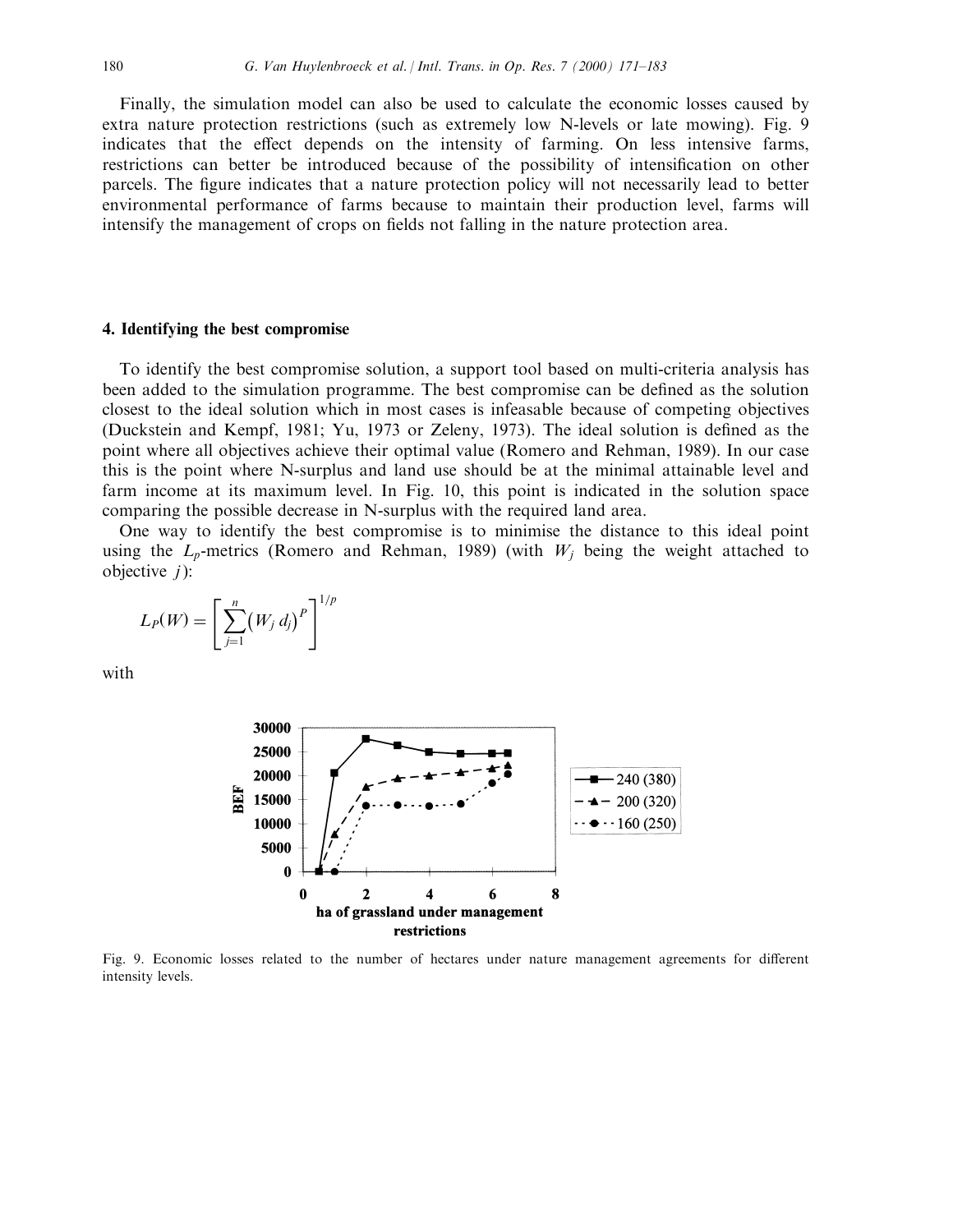

Fig. 10. Trade-off curve between decrease in N-surplus and required area for example farm.

$$
d_j = \frac{|Z_j^* - Z_j(x)|}{|Z_j^* - Z_{*j}|}
$$

In this formula,  $Z_j^*$  and  $Z_{*j}$  are the ideal and anti-ideal solution for criterion j, respectively. By changing the  $W$  and  $p$  parameters, different solutions are obtained reflecting different preference structures. In Table 2 the best compromise among the results obtained in Fig. 6 are determined for different weight-sets and different values of  $p$ . As can be observed, with changing values of these parameters the best compromise can change. The parameter  $p$  acts as a weight attached to the magnitude of the deviations, while  $W_j$  measures the relative importance given to the main objectives in a decision problem.

When the Euclidean distance is used ( $p = 2$ ) and the three objectives receive the same

|                                                   | A <sub>1</sub>              | A <sub>2</sub>                 | A <sub>3</sub>        | A4                    | A5                  | A6                    |  |
|---------------------------------------------------|-----------------------------|--------------------------------|-----------------------|-----------------------|---------------------|-----------------------|--|
| Output scores                                     |                             |                                |                       |                       |                     |                       |  |
| Mineral balance in $kg N (min.)$                  | 254                         | 233                            | 212                   | 186                   | 162                 | 137                   |  |
| Financial balance in BF/ha (max)                  | 122,372                     | 121,742                        | 119,893               | 117,617               | 111,610             | 103,818               |  |
| Land balance in ha (min)                          | 23.70                       | 23.93                          | 24.38                 | 24.96                 | 26.32               | 28.29                 |  |
| Solutions for $W_1 = 1$ ; $W_2 = 1$ and $W_3 = 1$ |                             |                                |                       |                       |                     |                       |  |
| $L_1$                                             | 1.00                        | $\overline{0.90}$ <sup>a</sup> | 0.92                  | 0.95                  | 1.36                | 2.00                  |  |
| $L_2$                                             | 1.00                        | 0.82                           | 0.67                  | $0.56$ <sup>a</sup>   | 0.84                | 1.41                  |  |
| $L_{\infty}$                                      | 1.00                        | 0.82                           | 0.64                  | $[0.42]$ <sup>a</sup> | 0.58                | 1.00                  |  |
| Solutions for $W_1 = 5$ ; $W_2 = 1$ and $W_3 = 1$ |                             |                                |                       |                       |                     |                       |  |
| $L_1$                                             | 5.00                        | 4.19                           | 3.49                  | 2.62                  | 2.21                | $[2.00]$ <sup>a</sup> |  |
| $L_2$                                             | 2.23                        | 1.83                           | 1.45                  | 1.01                  | $0.94$ <sup>a</sup> | 1.41                  |  |
| $L_{\infty}$                                      | 1.02                        | 0.82                           | 0.64                  | $[0.43]$ <sup>a</sup> | 0.58                | 1.00                  |  |
| Solutions for $W_1 = 1$ ; $W_2 = 3$ and $W_3 = 2$ |                             |                                |                       |                       |                     |                       |  |
| $L_1$                                             | $\mathbb{I}^{\mathfrak{a}}$ | 1.02                           | 1.34                  | 1.74                  | 3.09                | 5                     |  |
| $L_2$                                             |                             | 0.82                           | $[0.71]$ <sup>a</sup> | 0.72                  | 1.30                | 2.23                  |  |
| $L_{\infty}$                                      |                             | 0.82                           | 0.64                  | $0.42$ <sup>a</sup>   | 0.58                | 1.02                  |  |

Table 2 Identification of compromise solutions for different weight sets

 $a \Box$ Best compromise.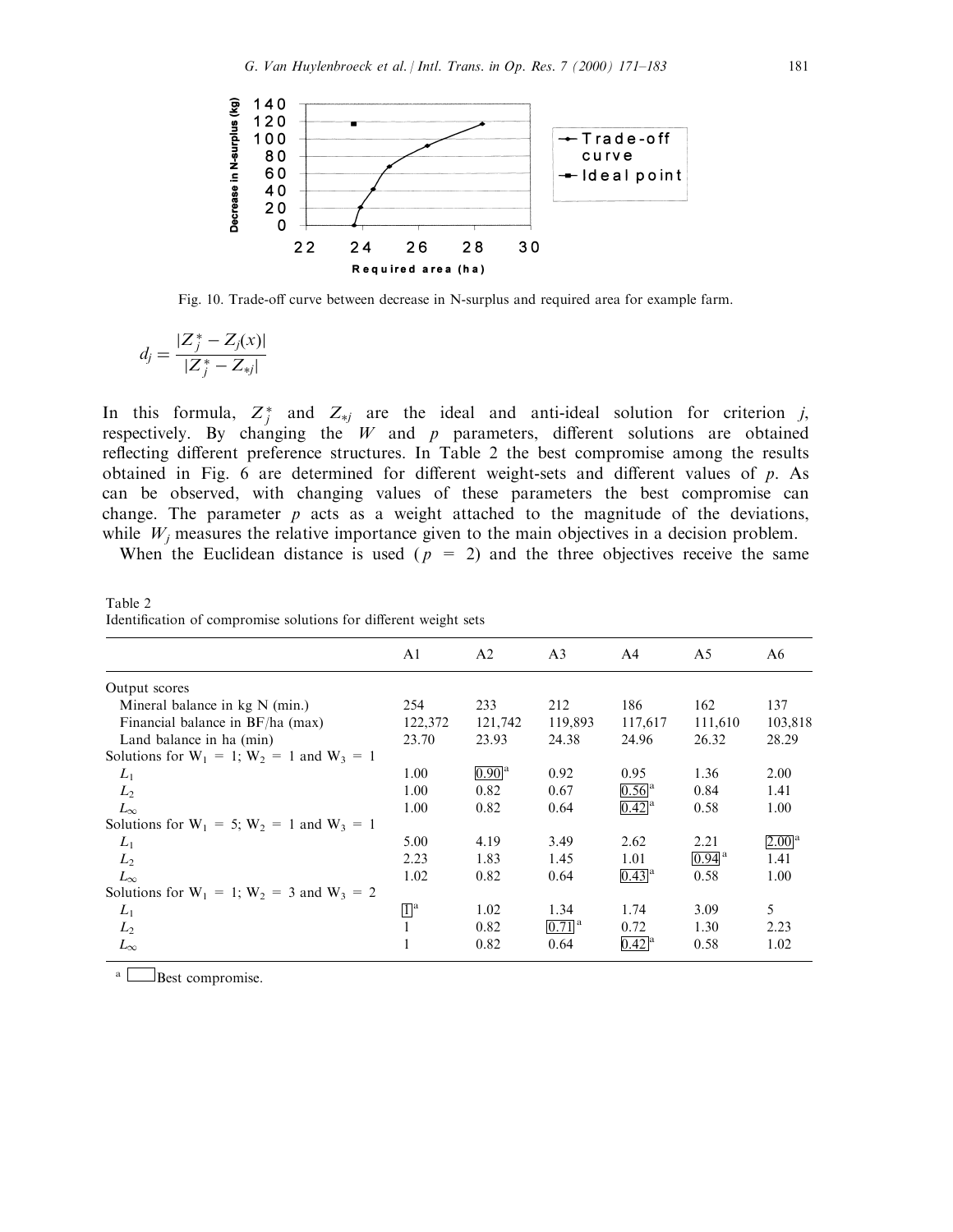weight, solution 4 is the best compromise. However, when the main objective is the decrease of the N-surplus, solution 5 seems a better compromise. If more importance is attached to the financial and land balance, solution 3 comes out as the best compromise.

The  $L_1$  and  $L_\infty$  weightings are extreme cases. Where the first is based on a separable and additive utility function, the second underlies a MINMAX utility function minimising the maximum deviation. As can be derived from the results, for the  $L_{\infty}$ -case a stable compromise is obtained (solution A4), meaning that the weights do not change the solution. In cases where the results are more sensitive to weight changes, the weights of the decision makers can be elicited using e.g. the AHP-approach (Saaty, 1988) as illustrated in Van Huylenbroeck and Coppens (1995).

The example shows that the methodology can take into account the relative weights of the objectives in supporting the user of the programme to find the best compromise solution. Of course other multi-criteria techniques such as electre, oreste, promethee or others (see also Van Huylenbroeck, 1997) can be used and incorporated into the programme.

#### 5. Conclusions

This paper has illustrated the added value of combining dynamic simulation and optimisation models for analysing environmental problems in agriculture. In particular the possibility to analyse the influence of separated factors makes simulation a powerful tool for decision support. The inclusion of separate optimisation routines in the simulation model allows to determine the existing possibilities for improving environmental performance at farm level without being unrealistic as is often the case with pure optimisation models. In order to support decision making, the model is supplemented with a multi-criteria tool that allows to identify the best compromise between different simulated solutions. By attaching different weights to the environmental, financial or land use balance different preference structures of decision makers can be represented and taken into account.

#### References

- Asijee, K. (Ed.), 1993. Handboek voor de rundveehouderij. publicatie nr. 35, Informatie en Kennis Centrum Rundveehouderij, Lelystad, 629 pp.
- Behaeghe, T., 1979. Seizoensvariatie in de grasgroei. Proefschrift tot het verkrijgen van de graad van geaggregeerde voor het hoger onderwijs, RUG, Gent, 272 pp.
- Berentsen, P.B.M., Giessen, G.W.J., 1995. An environmental-economic model at farm level to analyze institutional and technical change in dairy farming. Agricultural systems 49, 153–175.
- Berentsen, P.B.M., 1999 Economic-environmental modelling of Dutch dairy farms incorporating technical and institutional change. Ph.D. Agricultural University, Wageningen.
- CVB, 1996. Voedernormen landbouwhuisdieren en voederwaarde veevoeders. Centraal veevoederbureau Lelystad, 96 pp.
- Duckstein, L., Kempf, J. 1981. Multiple Q-analysis for plan evaluation. In: Nijkamp, P., Spronk, J. (Eds.), Multicriteria Analysis: Operational Methods. Aldershot, Grower.

Jarrige, R. (Ed.), 1988. Alimentation des bovins, ovins et caprins. INRA, Paris, p. 476.